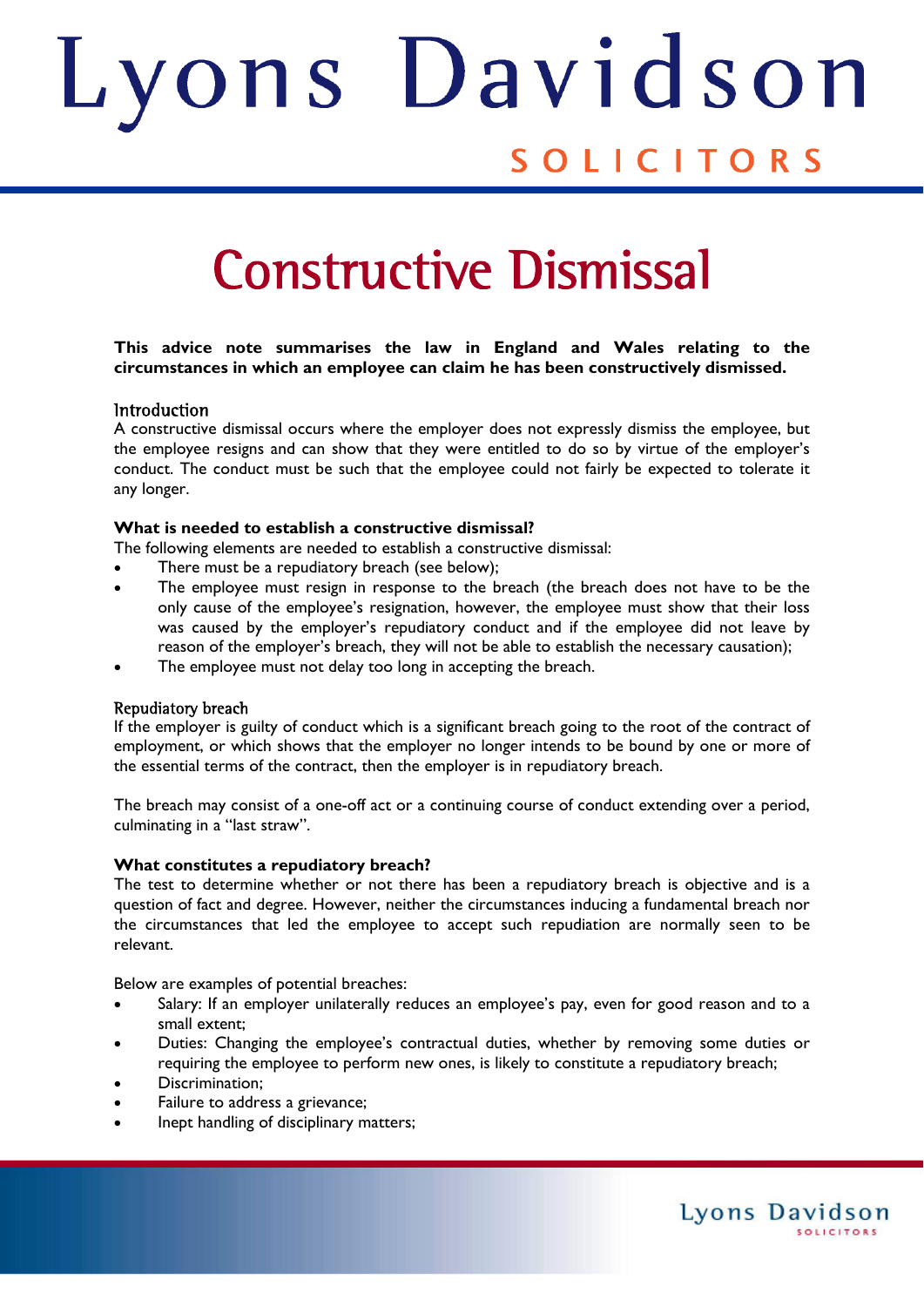- Excessive workload: Causing damage to the employee's health and that damage was reasonably foreseeable;
- Intolerable working environment: May constitute a breach of the implied term of trust and confidence.

#### **'Last straw'**

Often the final incident in the chain is in itself insubstantial, but is nonetheless sufficient to render the whole series of incidents as a breach of the implied term.

The Tribunal will look to see if the final incident is sufficient a trigger to revive the earlier ones.

- The final straw must contribute something to the breach, however, it is not necessary to characterise the final straw as unreasonable or blameworthy conduct in isolation;
- The act does not have to be of the same character as earlier acts complained of;
- An entirely innocuous act on the part of the employer cannot be a final straw, even if the employee genuinely but mistakenly interprets the act as hurtful and destructive of their trust and confidence in the employer;
- The test of whether the employee's trust and confidence has been undermined is objective.

## **Anticipatory breaches**

It is enough for the employer to demonstrate an intention not to be bound by the contract in the future.

If the employer withdraws the anticipatory breach before the employee "accepts" it (see below), then there is no repudiatory breach.

#### **Implied terms**

A breach of an implied contractual term will serve as a basis for a constructive dismissal, provided that the breach in question is repudiatory.

Examples of this are:

- Breach of the implied term of trust and confidence;
- The employer fails to take reasonably practicable steps to provide a safe system of work;
- Where the employer fails to investigate complaints relating to health and safety, promptly and reasonably.

#### **Reason for leaving**

There is no requirement that an employee must state their reason for leaving at the time. However, where no reason is communicated to the employer at the time, the tribunal might more readily conclude that the repudiatory conduct was not the reason for the employee leaving.

#### **Acceptance of breach**

- The contract is not terminated until the employee accepts the breach;
- The date on which the acceptance takes place will be of key importance for the purposes of determining whether the claim was lodged in time.

The general principle is that if one party commits a repudiatory breach of the contract, the other party can choose either to affirm the contract and insist on its further performance or accept the repudiation, in which case the contract is at an end.

If the employee continues for any length of time without leaving, s/he may be regarded as having elected to affirm the contract and will lose his or right to be treated as discharged.